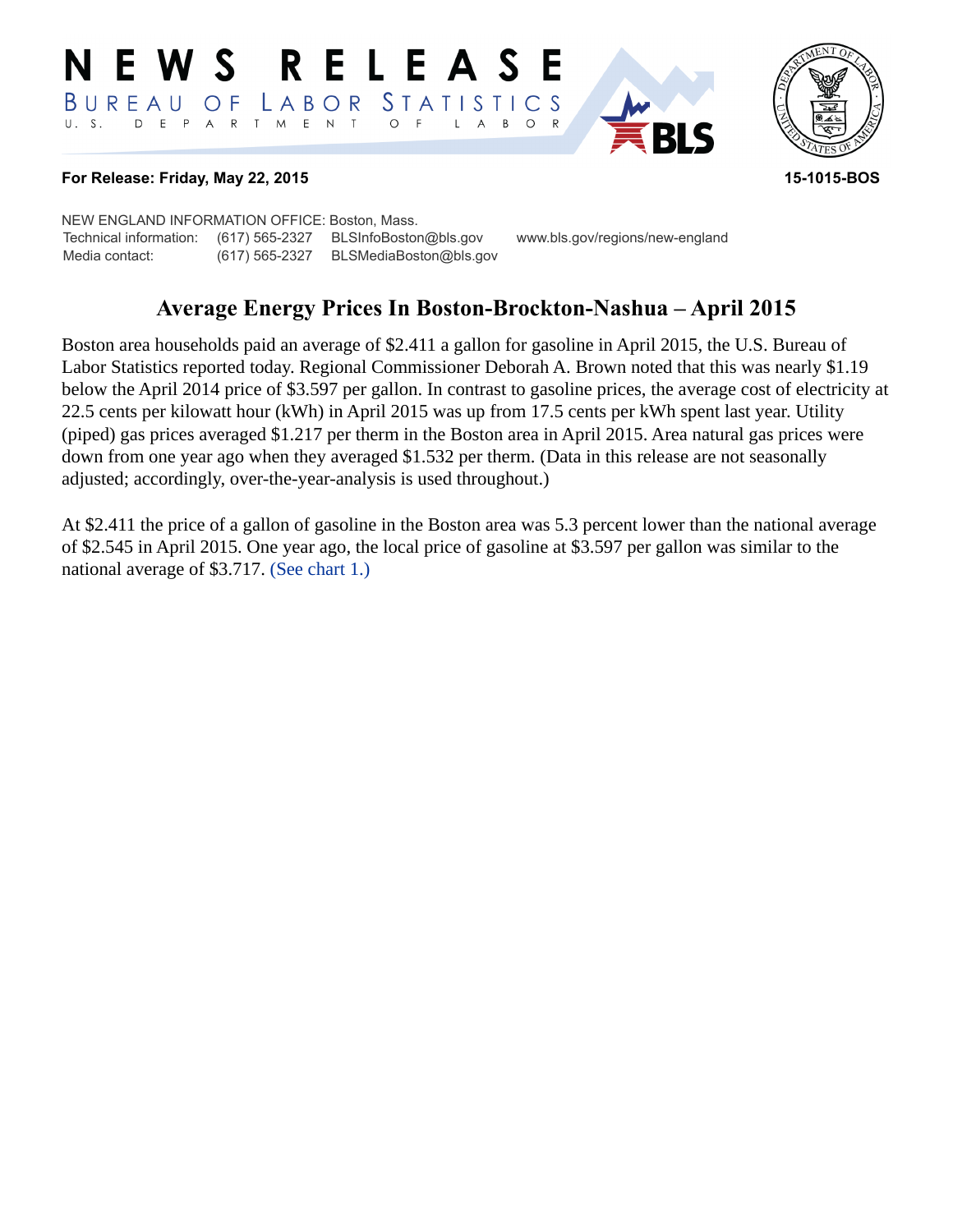<span id="page-1-0"></span>

The 22.5 cents per kWh Boston households paid for electricity in April 2015 was 64.2 percent more than the nationwide average of 13.7 cents per kWh. Last April, electricity costs were 33.6 percent higher in Boston compared to the nation. In each of the last five years, the price of electricity in Boston has exceeded that for the nation in the month of April, by 19 percent or more. [\(See chart 2.\)](#page-2-0)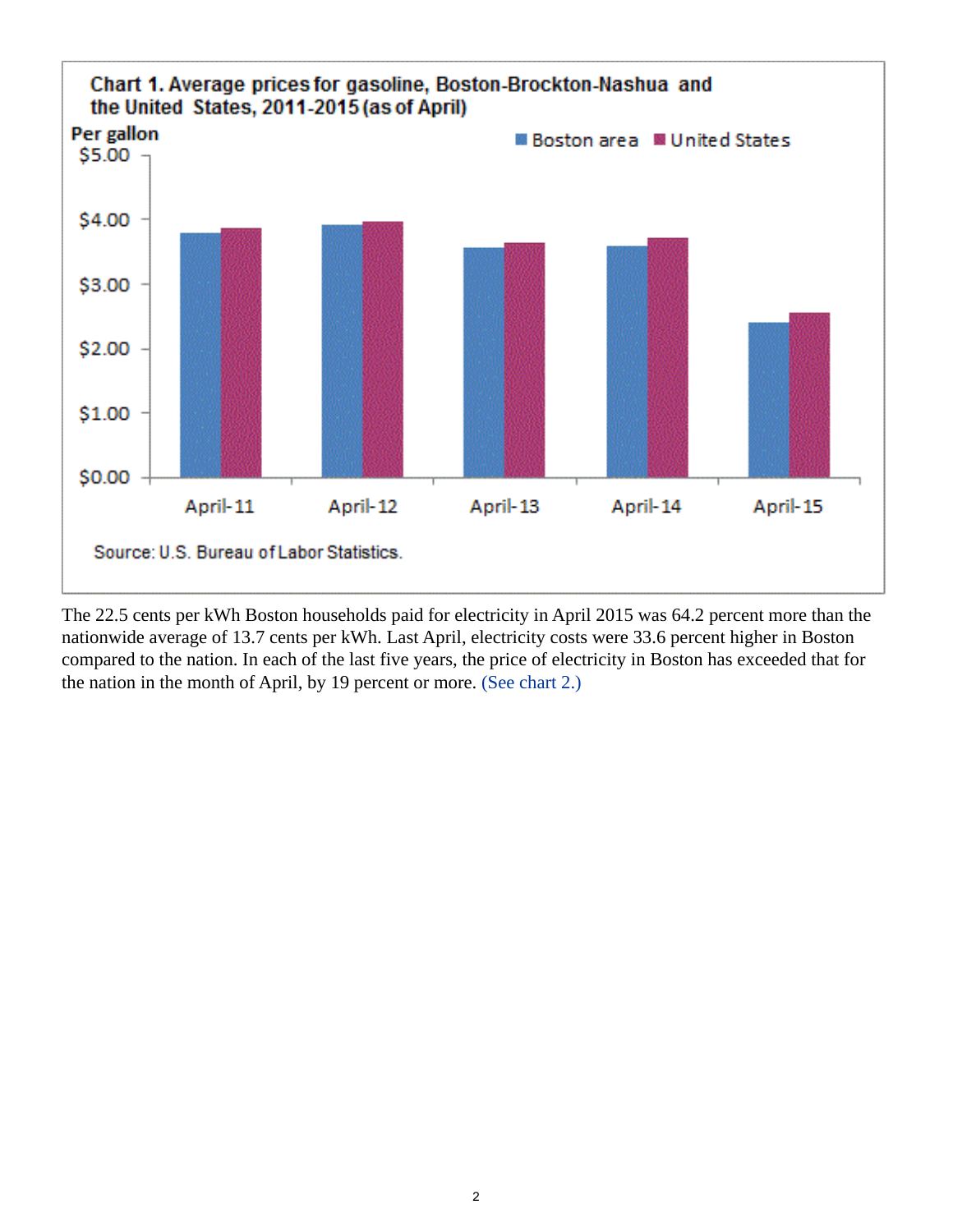<span id="page-2-0"></span>

Prices paid by Boston area consumers for utility (piped) gas, commonly referred to as natural gas, were \$1.217 per therm, 28.5 percent above the national average in April 2015 (\$0.947 per therm). In April of 2014 local prices were 34.7 percent greater than those of the nation. Households in the Boston area have paid 26 percent or more than the national average for natural gas in the month of April in each of the last five years. [\(See chart](#page-3-0)  [3.\)](#page-3-0)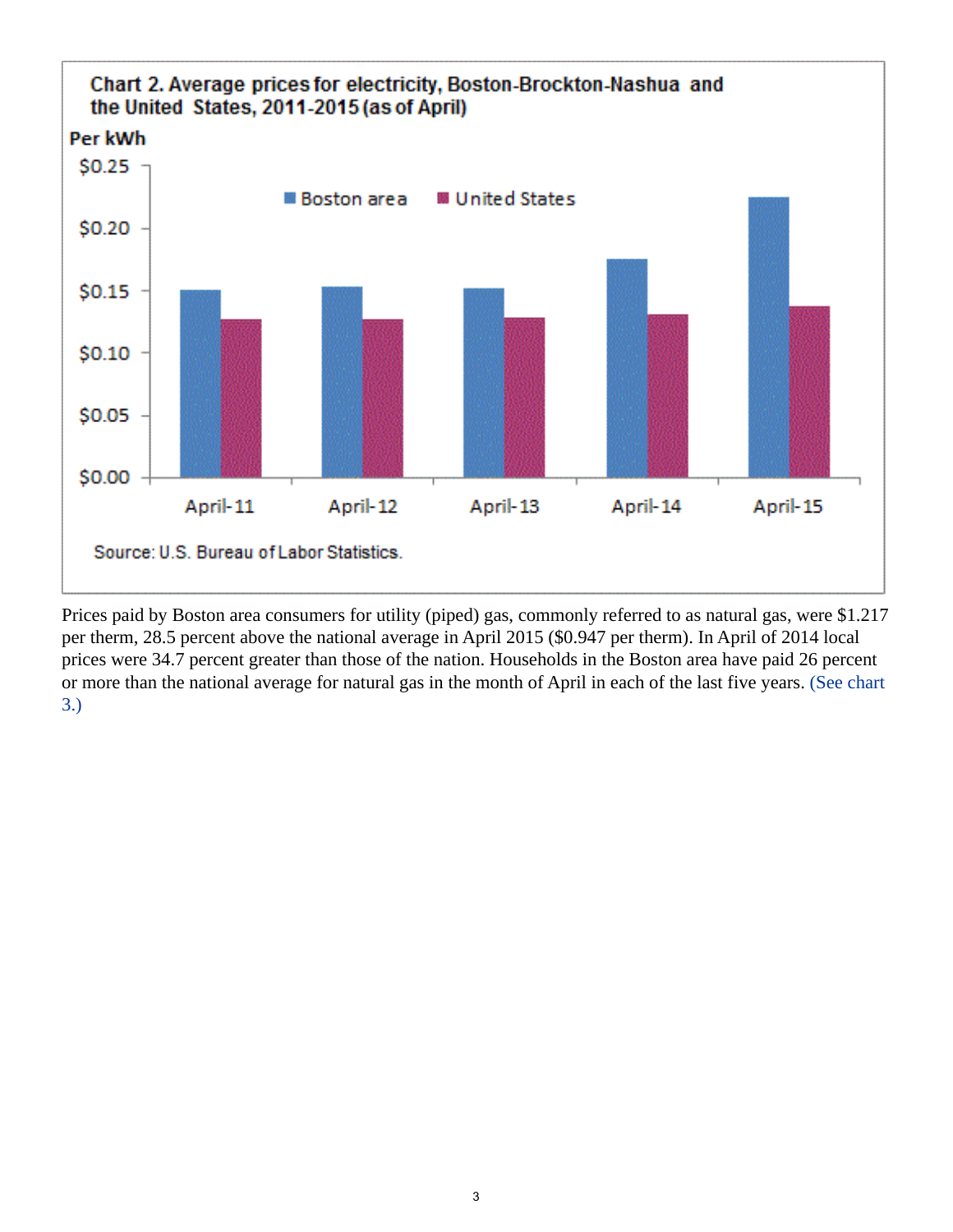<span id="page-3-0"></span>

The Boston-Brockton-Nashua, Mass.-N.H.-Maine-Conn. consolidated area consists of Essex, Middlesex, Norfolk, Plymouth and Suffolk Counties and parts of Bristol, Hampden, and Worcester Counties in Massachusetts; parts of Hillsborough, Merrimack, Rockingham, and Strafford Counties in New Hampshire; part of York County in Maine; and part of Windham County in Connecticut.

## **Technical Note**

Average prices are estimated from Consumer Price Index (CPI) data for selected commodity series to support the research and analytic needs of CPI data users. Average prices for electricity, utility (piped) gas, and gasoline are published monthly for the U.S. city average, the 4 regions, the 3 population size classes, 10 region/size-class cross-classifications, and the 14 largest local index areas. For electricity, average prices per kilowatt-hour (kWh) are published. For utility (piped) gas, average prices per therm are published. For gasoline, the average price per gallon is published. Average prices for commonly available grades of gasoline are published as well as the average price across all grades.

All eligible prices are converted to a price per normalized quantity. These prices are then used to estimate a price for a defined fixed quantity. The average price per kilowatt-hour represents the total bill divided by the kilowatt-hour usage. The total bill is the sum of all items applicable to all consumers appearing on an electricity bill including, but not limited to, variable rates per kWh, fixed costs, taxes, surcharges, and credits. This calculation also applies to the average price per therm for utility (piped) gas.

Information in this release will be made available to sensory impaired individuals upon request. Voice phone: 202-691-5200; Federal Relay Service: 1-800-877-8339.